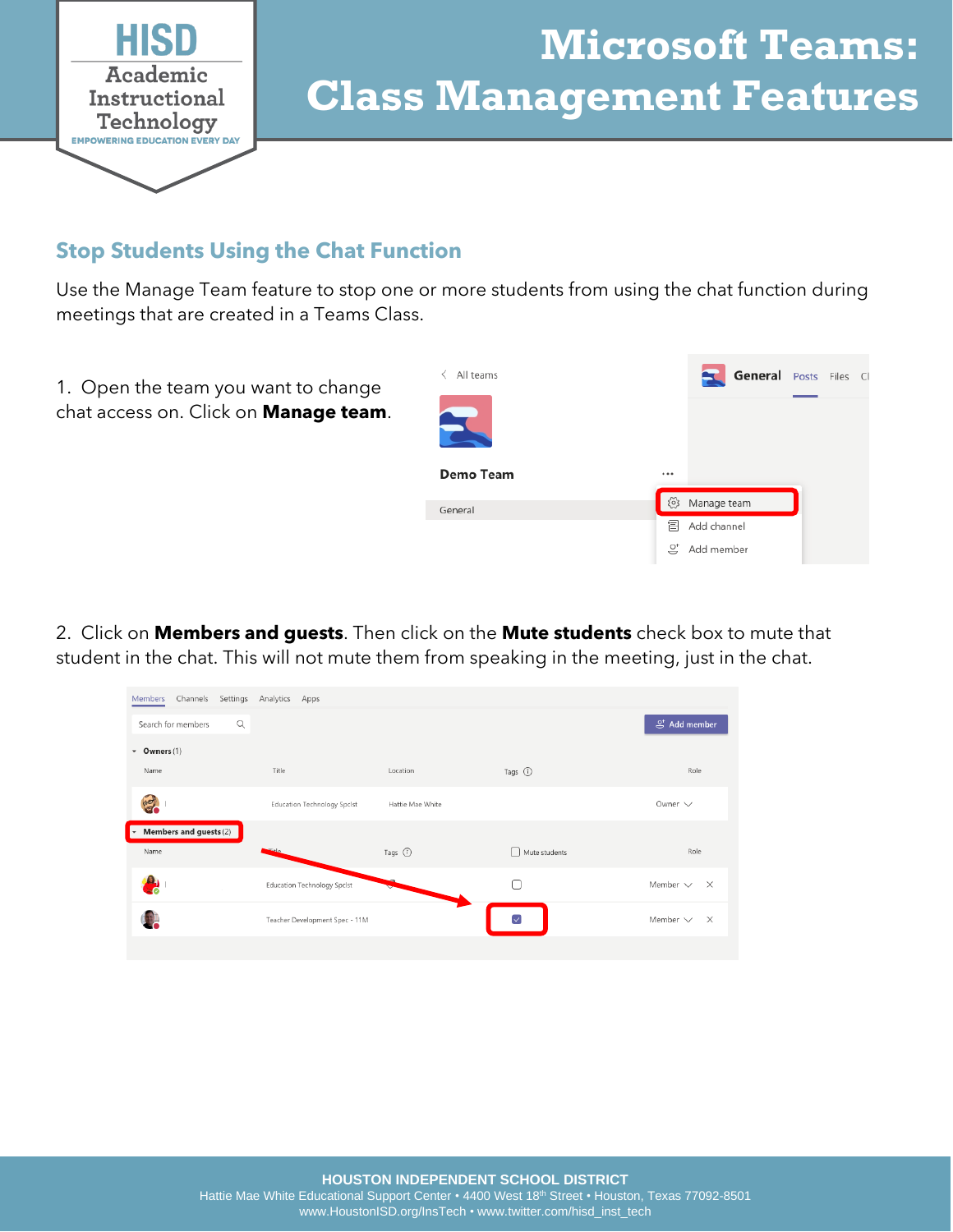

## **Microsoft Teams: Class Management Features**

#### **Stop Students Distracted by Emojis, Memes, and GIFs**

1. Click on the three dots and **Manage team**.



2. Click on **Settings** and then on **Fun stuff**.



3. Uncheck any of the checkboxes that need to be disabled for all students in that class.

| Fun stuff | Allow emoji, memes, GIFs, or stickers                                                                                        |                         |  |
|-----------|------------------------------------------------------------------------------------------------------------------------------|-------------------------|--|
|           | Giphy<br>Enable Giphy for this team<br>Filter out inappropriate content using one of the setting below:<br>Strict<br>$\circ$ | $\overline{\checkmark}$ |  |
|           | <b>Stickers and memes</b><br>Enable stickers and memes<br><b>Custom Memes</b>                                                | $\triangledown$         |  |
|           | Allow memes to be uploaded                                                                                                   |                         |  |

Hattie Mae White Educational Support Center • 4400 West 18<sup>th</sup> Street • Houston, Texas 77092-8501 www.HoustonISD.org/InsTech • www.twitter.com/hisd\_inst\_tech